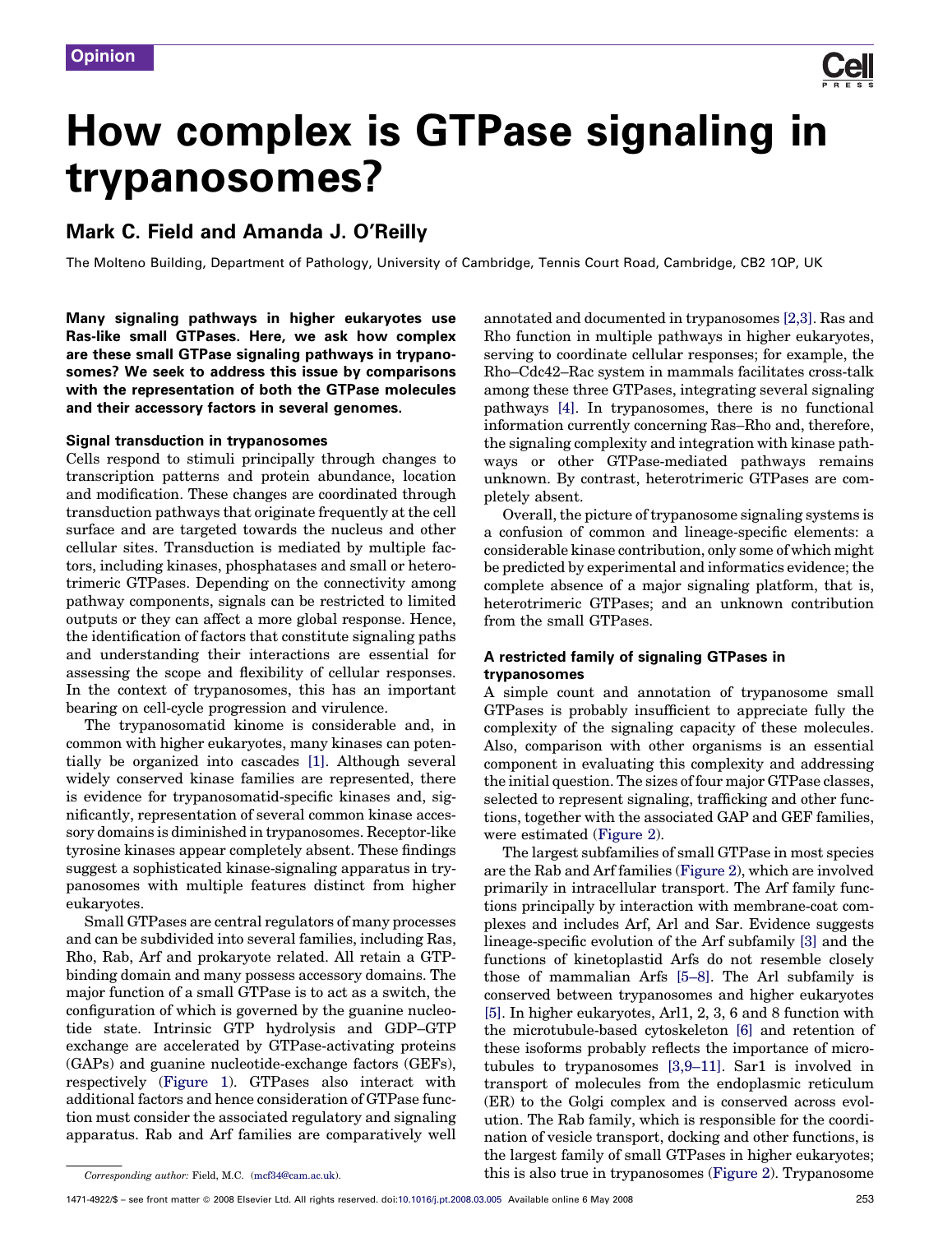<span id="page-1-0"></span>

Figure 1. Small GTPase cycles and subsidiary factors. Most small GTPases function in the context of a GTP hydrolysis cycle, in which the molecule, typically, is considered active in the membrane-bound GTP-bound state (dark green) and inactive in the soluble GDP- or nucleotide-free form (red). GTP hydrolysis or GDP for GTP exchange engenders a conformational switch in the GTPase that is sensed by the cell as an altered ability to bind to cofactors or effector molecules. Typically, both intrinsic GTP hydrolysis rates and exchange of GDP for GTP in an unassisted manner are extremely slow for small GTPases. These reactions are accelerated by GTPase-activating proteins (GAPs, light green) or guanine nucleotide-exchange factors (GEFs, orange). The apparent simplicity of the GTPase cycle is overshadowed by the true diversity within these pathways – in particular, the numbers of GAPs or GEFs that can interact with a given GTPase might be large. In addition, the GAP and GEF protein families are structurally highly diverse, containing many recognized accessory domains; a selection of such accessory domains for GAP and GEF proteins are indicated; this contrasts with the high degree of structural conservation retained by the GTPase molecules. Coiled-coil domains and other structural features facilitate further interactions between the GAP and GEF molecules and additional factors.

Rabs have been discussed extensively elsewhere [\[2\]](#page-3-0); briefly, the majority of trypanosome Rabs are orthologous to higher eukaryote Rab proteins, although a minority have novel sequence signatures. In terms of their number, the sizes of the Rab and Arf families are similar to other unicellular organisms, for example, Saccharomyces cerevisiae and Plasmodium falciparum, and appear consistent with trypanosome cellular complexity.

Ras and Rho are responsible for a considerable fraction of the signaling system of higher eukaryotes and plants. There is no evidence for an extensive Rho system in trypanosomes [\(Figures 2 and 3\)](#page-2-0). In Trypanosoma cruzi, a Rho-like GTPase with related functions to higher eukaryote Rho is present, however, there is no orthologue in Trypanosoma brucei or Leishmania major [\[12,13\].](#page-4-0) A divergent Rho-like protein is present in all kinetoplastids [\[14\]](#page-4-0). The trypanosome Ras repertoire is similarly minimized; two divergent Ras-like proteins, RLP (Ras-like protein) and RLJ (Ras-like protein with J-domain), are present, although these are clearly distinct from classical Ras proteins [\[14\]](#page-4-0). Hence, there is significant divergence among species in the distributions of small GTPases. In Metazoa, S. cerevisiae and Dictyostelium discoideum, there is a sizeable Ras and Rho family. These families are much smaller in trypanosomes [\(Figures 2 and 3\)](#page-2-0).

#### Low complexity in trypanosome GTPase cycles

The GAP and GEF factors, being considerably more heterogeneous than the GTPases, are considered most conveniently by functional and structural class.

The major Arf family GAPs and GEFs are defined by ArfGAP and Sec7 domains, respectively. In higher eukaryotes, these families are extensive, with 27 ArfGAPs and 16 Sec7 domain proteins in Homo sapiens [\[5,15\]](#page-3-0) ([Figure 2](#page-2-0)).

There are, thus, sufficient family members for high specificity among GAPs, GEFs and their respective Arf and Arl GTPases. Substantially fewer ArfGAP- and Sec7 containing proteins are encoded in the trypanosome genome compared with the Arfs themselves. A restricted ArfGAP and ArfGEF configuration is also found in additional taxa [\(Figure 2\)](#page-2-0). Sec7-domain proteins are divided into high and low molecular-weight families; both are present in metazoa but only the high molecular weight class is found in trypanosomes. This pattern suggests preferential subfamily expansion and is clearly insufficient to provide the level of specificity observed in metazoa.

The ratio of detectable ARFs to ArfGEFs to ArfGAPs in trypanosomes is 1:0.2:0.4 and, in humans, the ratio is 1:0.6:1, suggesting considerable GTPase promiscuity within trypanosome ArfGAP and GEFs or the presence of novel Arf-control factors. A similarly low number of ArfGAP and GEFs is found in P. falciparum and Tetrahymena thermophila, suggesting that this feature is general among protist lineages. Therefore, despite the considerable size of the trypanosome Arf and Arl families, the small number of GAP and GEFs suggests restricted signaling flexibility.

Over 90% of known RabGAP proteins contain the Tre2/ Bub2/Cdc16 (TBC) domain [\[16\];](#page-4-0) exceptions include Rab3A-GAP [\[17\]](#page-4-0); a PtdIns 3-kinase and Rab4, 5 GAP [\[18\];](#page-4-0) and tuberin, which is a Rab5 GAP [\[19\]](#page-4-0). Few TBC GAPs are characterized functionally [\[19\].](#page-4-0) There are typically a similar number of TBC proteins and Rabs in most organisms. In S. cerevisiae, with 11 Rabs and six TBCs, TBC specificity is low because they can interact with multiple Rabs [\[20\].](#page-4-0) With 14 TBC RabGAPs and 16 Rabs in T. brucei, the complexity of Rab versus RabGAP is probably retained across evolution [\(Figure 2\)](#page-2-0). A potential orthologue for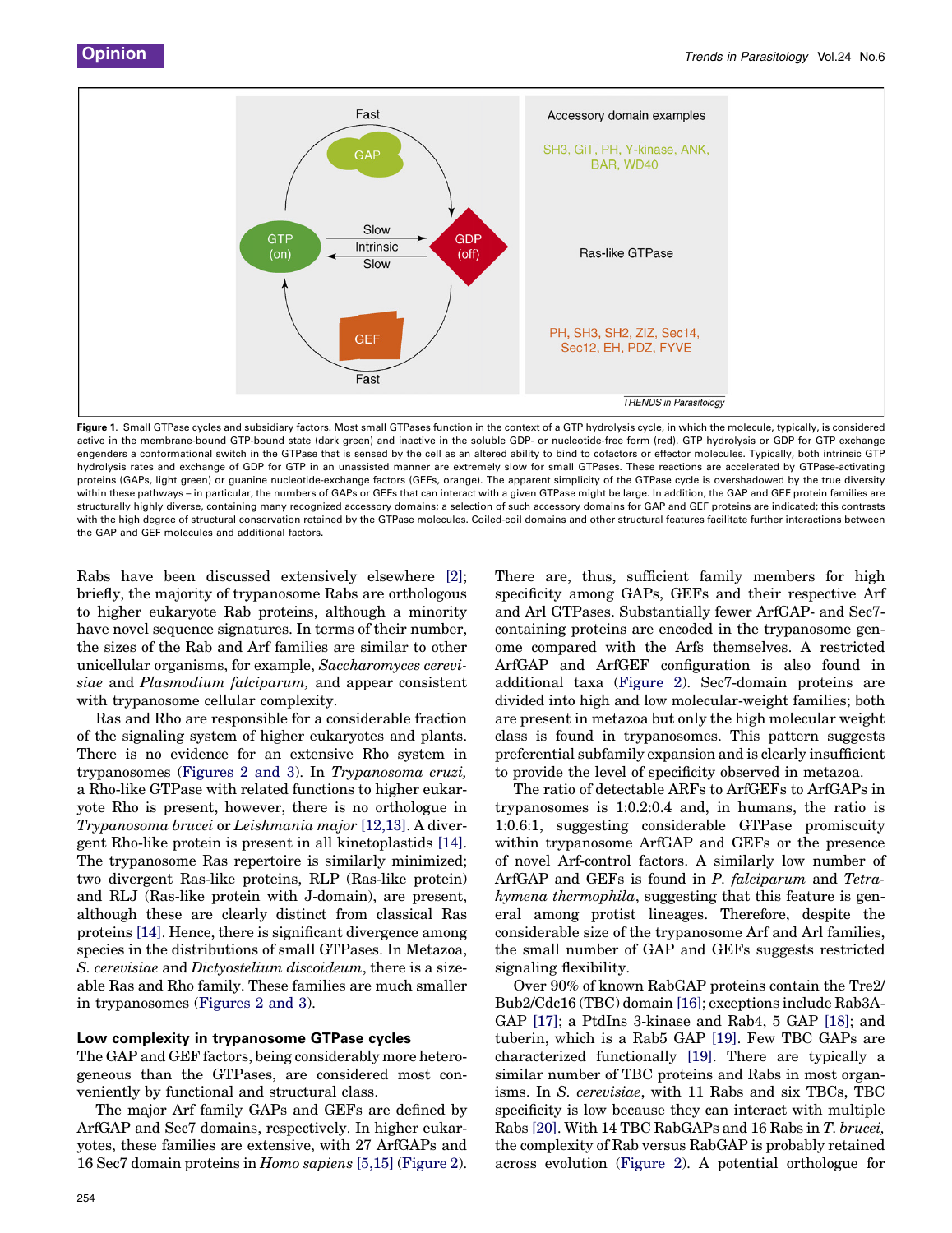<span id="page-2-0"></span>

Figure 2. GTPase families in selected taxa. (a) Rab family, (b) Arf family, (c) Rho family and (d) Ras family show the total number of small GTPase and major GAP and GEF protein families returned from searches of the Saccharomyces cerevisiae, Homo sapiens, Drosophila melanogaster, Caenorhabditis elegans, Arabidopsis thaliana, Plasmodium falciparum, Tetrahymena thermophila, Dictyostelium discoideum, Trypanosoma brucei, Leishmania major and Trypanosoma cruzi predicted proteomes. In each case, the GTPase is in blue, GEFs are in green or

Rab3AGAP is present unexpectedly in T. brucei, even though there is no evidence for regulated exocytosis in trypanosomes [\[2,3\]](#page-3-0), however, neither the PtdIns 3-kinase nor tuberin GAPs are represented in T. brucei. For Rab5, the GAP repertoire might be more limited in trypanosomes than higher eukaryotes.

The RabGEF family is heterogenous and many Rab-GEFs probably remain to be described. Several RabGEFs (e.g. Sec2, Ric1/Rgp1 and Ccz1) are only known from S. cerevisiae [\[21–23\]](#page-4-0) and Mss4 is restricted to Opisthokonts. Vps9-domain-containing RabGEF candidates are widespread evolutionarily but are few compared with the number of Rabs [\[24\];](#page-4-0) nine in H. sapiens and possibly two in T. brucei. The Vps9 family includes Rabex5, a major Rab5- GEF in higher eukaryotes; however, neither of the T. brucei Vps9 proteins are closely related to Rabex5. A differentially expressed in neoplastic versus normal cells (DENN) domain-containing candidate RabGEF and two conserved GEFs, the transport protein particle (TRAPP) complex I and homotypic fusion and vacuole protein sorting (HOPS) complex, which in S. cerevisiae are GEFs for Ypt1p and Ypt7p, respectively, are also present in trypanosomes [\[25\]](#page-4-0). Overall, although there are some clear cases of divergence, the RabGAP and GEF repertoire is well conserved between trypanosomes and higher eukaryotes and is probably of similar complexity.

Finally, the Ras and Rho GAPs and GEFs are extremely reduced in trypanosomes. H. sapiens has 20 Rho proteins, approximately 70 potential Rho GAPs and approximately 80 potential Rho GEFs [\[26,27\]](#page-4-0); such complexity is due, in part, to tissue-specific expression; however, it also indicates the extreme integration of Rho-dependent signaling pathways with many cellular events. In Metazoa, RhoGAPs are defined by the presence of the RhoGAP domain [\[26\]](#page-4-0) and RhoGEFs, principally either the RhoGEF (DH) or DOCK180 (dedicator of cytokinesis 1) domains [\[23\]](#page-4-0). In plants, RopGEFs possess the plant-specific ROP nucleotide exchanger (PRONE) domain [\[27\]](#page-4-0). The presence of a divergent Rho-like protein in T. brucei is consistent with predicted RhoGAP domain-containing proteins in trypanosomes. One putative T. brucei RhoGAP (Tb09.160.4180) shares a conserved additional phosphatase domain with D. discoideum and metazoa. A single RhoGEF domain-containing protein is also found in T. brucei. Notwithstanding, this putative Rho-like system of trypanosomes is highly reduced and is unlikely to contribute in a major fashion to trypanosome signaling. The Ras system in higher eukaryotes is less extensive than Rho but, again, potential RasGAPs and RasGEFs are recognized readily by the presence of specific domains, the RasGAP and RasGEF domains, respectively. Apart from the presence of divergent Ras-like GTPases in the trypanosome genome [\[14\]](#page-4-0) and a small number of divergent

orange and GAPs are in red. Note that the apparent absence of the RhoGEF system from A. thaliana is due to substitution of this family by the distinct PRONE domain. Datasets were extracted from UniProt, except Tetrahymena thermophila, which was from The Institute for Genomic Research. Known GEF and GAP sequences were collected from Uniprot by keyword, GO (gene ontology) and Pfam annotation; this set was extended by subsequent database searching. Assignments were validated using BLAST (basic local alignment search tool) and domain prediction. Additional information was obtained from [\[20,26,29,31,32\].](#page-4-0) Light blue shading is to aid in visualization.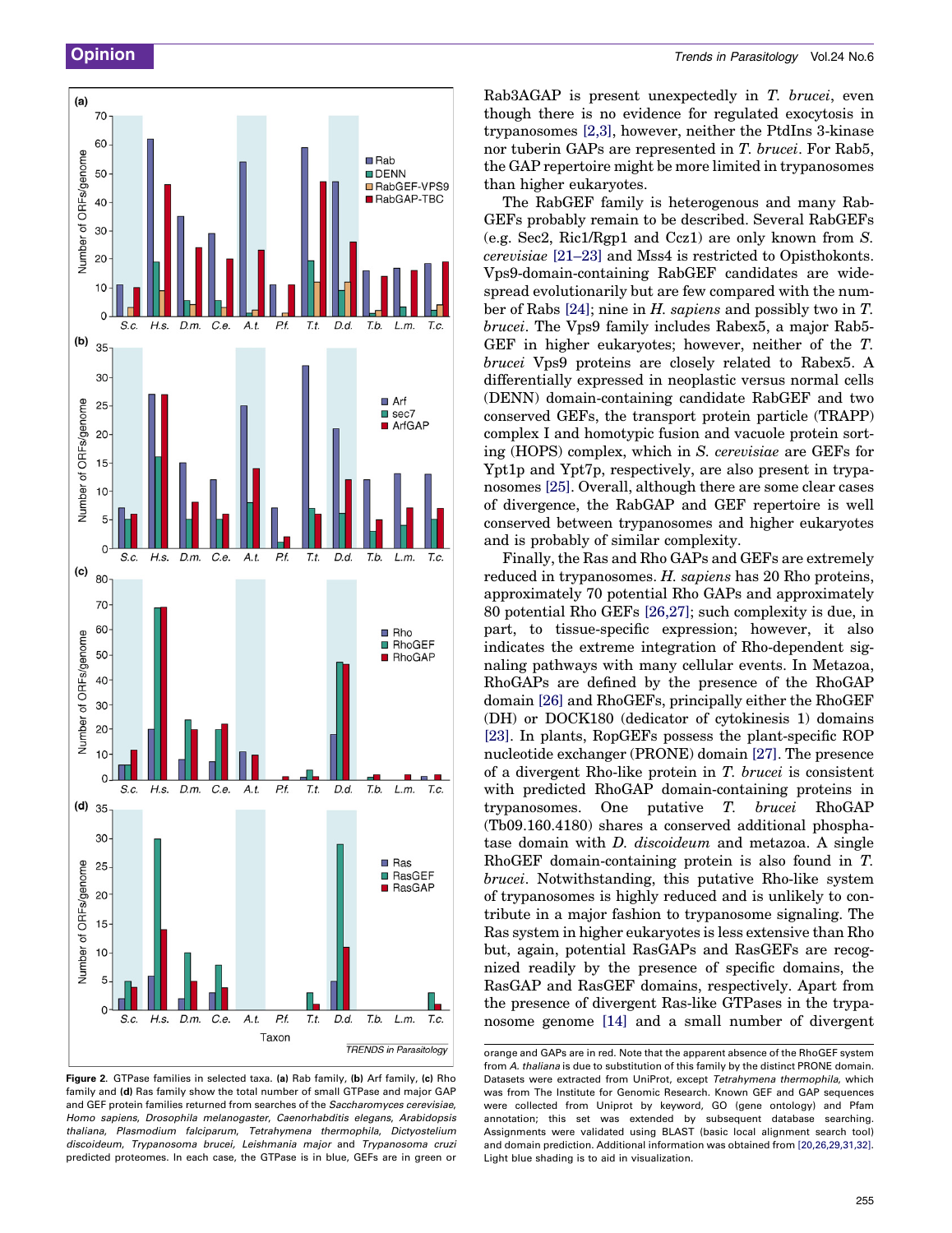<span id="page-3-0"></span>

Figure 3. Contributions of small GTPase subfamilies to the total repertoire in Metazoa and trypanosomes. Percentage representation for each family is based principally on counts derived from H. sapiens and T. brucei. Colors are as follows: blue, Rab; red, combined Ras and Rho; yellow, Arf family; green, MMR-HSR. Predicted proteomes were searched for small GTPase and corresponding GAP and GEF families.

RasGAP and RasGEF domain proteins in T. cruzi, the remaining components of the Ras GTPase cycle are absent. Significantly, TCTP (translationally controlled tumor protein), an orthologue of a probable RhebGEF from Drosophila [\[28\]](#page-4-0) is present (Rheb is a further distant Rasrelated GTPase) and has been duplicated in both the T. brucei and L. major genomes.

### Modest representation of prokaryote-related and other small GTPases in trypanosomes

Several additional categories of small GTPases are present in the trypanosome genome [3] (accessions available at <http://homepage.mac.com/mfield/lab/publications.html>). Two nuclear-localized GTPase subfamilies, GRP (Gtr/Rag-1-like protein) and nucleostemin, are conserved across eukaryotes but their precise functions remain unknown [\[14\]](#page-4-0). An MMR\_HSR1 (Pfam 01926) family, shared with prokaryotes, is well represented; this includes proteins bearing GTPase domains that fall into the EngA, EngB, Mmr-Hsr1, Nog, Ngp and Obg subfamilies and, for each class, there is at least one trypanosome representative. In higher eukaryotes, the presence of these molecules is somewhat overshadowed by expansion of the Ras and Rho subfamilies, however, in trypanosomes, this ancient family makes a substantial contribution to the total GTPase repertoire (Figure 3). This group and nucleostemin can be differentiated from classical Ras GTPases by a divergent ordering of the conserved GTP-binding motifs, specifically G4, 1, 2 and 3, rather than the conventional G1, 2, 3 and 4 [\[29\]](#page-4-0). Significantly, the presence of a nucleostemin in trypanosomes disproves a hypothesis that nucleostemins arose with the deuterostomes [\[30\].](#page-4-0)

There are also trypanosome-specific GTPases. TbFRP contains both a PtdIns 3-phosphate-binding Fab1/YOTB/ Vac1/EEA1 (FYVE) domain as well as a GTPase domain [\[14\];](#page-4-0) this combination is not found outside the kinetoplastida. In addition, three orphan GTPases (RX1–3) result from a T. brucei-specific duplication and the trypanosomatid common ancestor contained a single RX2/3 gene. Because there are limited functional data for this final category, there is no information concerning their GAPs and GEFs.

#### Conclusion

How complex is GTPase signaling in trypanosomes? Although fuller functional analysis is required for a clear answer, a provisional conclusion is possible. From comparisons of the sizes and compositions of the small GTPase superfamily and their associated GAPs and GEFs between trypanosomes and other species, there is apparent decreased representation of Ras- and Rho-like subfamilies in trypanosomes but with retention of Rab and Arf subfamily size. There are also several unusual and prokaryoterelated GTPases, many conserved with higher eukaryotes. Alone, this is sufficient evidence to predict a partial deemphasis on classical GTPase-mediated signaling in trypanosomes, while maintaining complexity within the trafficking system.

#### Acknowledgements

This work was supported by a program grant from the Wellcome Trust. We are grateful to the sequencing projects for making data freely available, to the Cambridge eScience Centre for support of CamGRID, to Joel Dacks, Lila Koumandou and Ka-Fai Leung for comments on the manuscript. Accession numbers for trypanosome small GTPases, GAPs and GEFs are available at [http://homepage.mac.com/mfield/lab/](http://homepage.mac.com/mfield/lab/publications.html) [publications.html.](http://homepage.mac.com/mfield/lab/publications.html)

#### References

- 1 Parsons, M. et al. (2005) Comparative analysis of the kinomes of three pathogenic trypanosomatids: Leishmania major, Trypanosoma brucei and Trypanosoma cruzi. BMC Genomics 6, 127
- 2 Ackers, J.P. et al. (2005) A bioinformatic analysis of the RAB genes of Trypanosoma brucei. Mol. Biochem. Parasitol. 141, 89–97
- 3 Berriman, M. et al. (2005) The genome of the African trypanosome Trypanosoma brucei. Science 309, 416–422
- 4 Hall, A. (2005) Rho GTPases and the control of cell behaviour. Biochem. Soc. Trans. 33, 891–895
- 5 Li, Y. et al. (2004) Functional genomic analysis of the ADP-ribosylation factor family of GTPases: phylogeny among diverse eukaryotes and function in C. elegans. FASEB J. 18, 1834–1850
- 6 Burd, C.G. et al. (2004) Arf-like GTPases: not so Arf-like after all. Trends Cell Biol. 14, 687–694
- 7 Price, H.P. et al. (2005) Functional analysis of TbARL1, an Nmyristoylated Golgi protein essential for viability in bloodstream trypanosomes. J. Cell Sci. 118, 831–841
- 8 Price, H.P. et al. (2007) Trypanosoma brucei ARF1 plays a central role in endocytosis and Golgi-lysosome trafficking. Mol. Biol. Cell 18, 864– 873